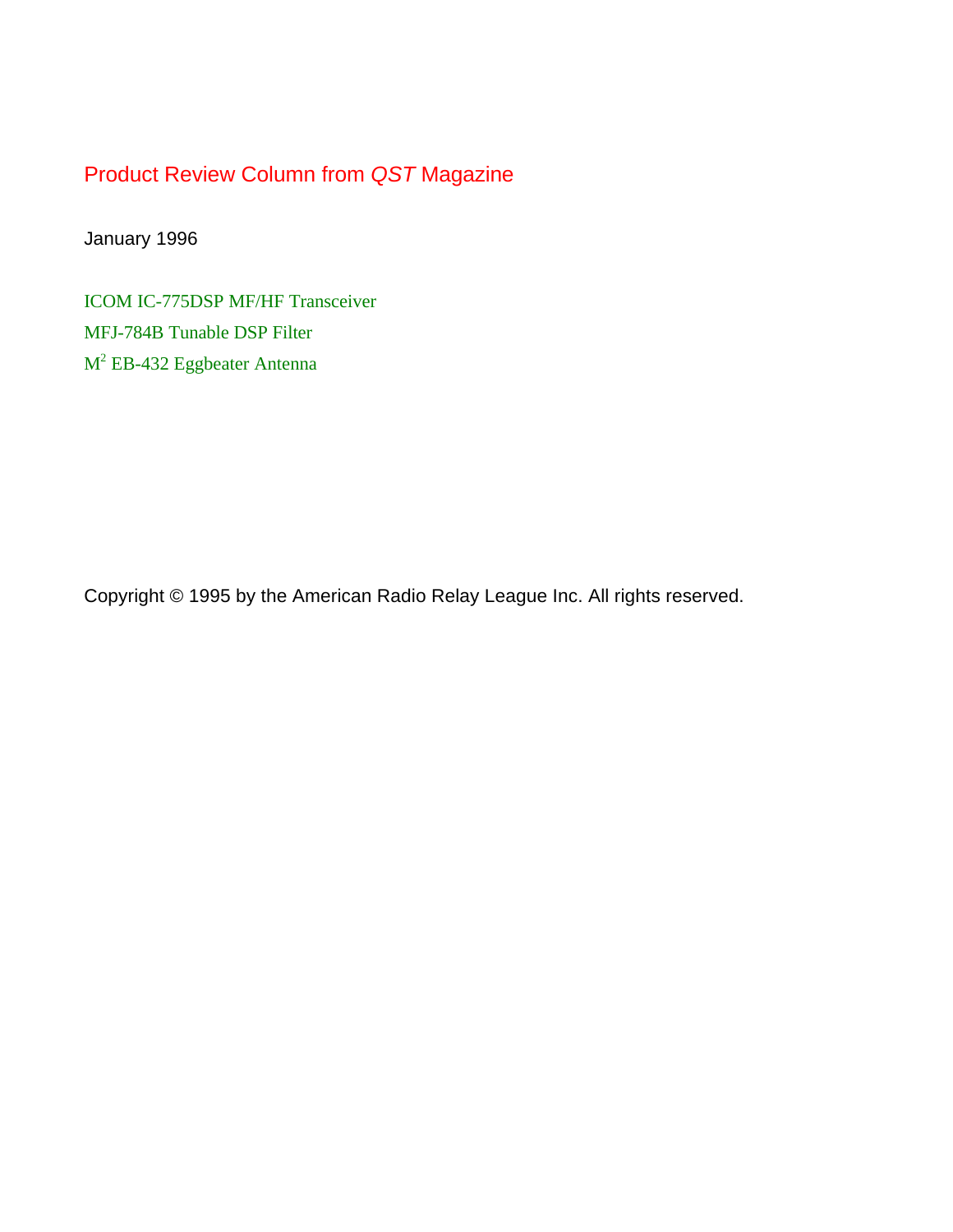Edited by **Rick Lindquist, KX4V** • Assistant Technical Editor

# <span id="page-1-0"></span>**ICOM IC-775DSP MF/HF Transceiver**

*Reviewed by Glenn Swanson, KB1GW Educational Programs Coordinator*

ICOM has launched its IC-775DSP into an atmosphere of ever-expanding expectations, especially as the major players tout improved digital offerings. Situated near the high end of the price/performance spectrum—where expectations naturally are greatest—the IC-775DSP represents ICOM's latest effort to push digital technology and performance in the challenging Amateur Radio consumer market. As a new-generation radio built along the lines of the venerable IC-765 and the IC-781, the IC-775DSP clearly aims to satisfy the demands of technologically sophisticated, performance-minded hams who have the discretionary dollars to support their equipment desires.

Is the IC-775DSP a worthy successor to the '765? Absolutely! Its smoothly integrated DSP features are a treat. In addition to noise reduction, the IC-775DSP's digital signal processing circuitry lets you independently tailor transmit and receive audio and permits super-sharp selectivity on CW. The radio also offers an AGC with a continuously adjustable time constant, twin passband tuning (one for each of two IFs), and a CW "reverse" mode. Software switches available via the front panel vastly augment operational flexibility.

We ran the IC-775DSP through its paces in casual CW and SSB operating plus some hot-and-heavy contest action. For the most part, the IC-775DSP took it all in stride and offered the necessary tools for nearly every on-air situation. Let's take a closer look.

### **Feature Highlights**

It almost would be easier to tell you what the IC-775DSP *doesn't* offer. As you'd expect, it transceives on SSB, CW, AM, RTTY (AFSK or FSK) and FM, on 160 through 10, with 200 W maximum output (100% duty cycle). It has a general-coverage receiver, 101 tunable memory channels and three scanning modes, a built-in ac power supply (110 or 220 V) and MOSFETs in the final amplifier.

A clear, prominent monochrome display, a large, comfortable **MAIN** "VFO" control knob and a smaller **SUB** control knob grace a black, plastic front panel that's awash with predominately black (plastic) knobs and buttons—more than 90 in all! Add in 26 main categories of software switches (in two menus), and you have lots to tinker with! The **MAIN** frequency readout features black char-



acters on an amber background with  $\frac{7}{16}$ inch-high digits, while the **SUB** readout characters are 5/8 inch high. A large analog multimeter displays signal strength or other parameters at the turn of a rotary switch. Some reviewers felt contrasting colors would make it easier to spot certain front-panel controls, while a couple of testers felt ICOM could have shifted a few of the less-frequently used functions to software for a lesscluttered look. In any event, the number of controls could be reduced without compromising performance. After several months of testing by various reviewers, the **MAIN** knob mechanism on our '775 failed. Closer inspection revealed the optical encoder had seized. ICOM says it will repair such problems under the warranty.

The IC-775DSP replaces the familiar dual VFO A/B concept with **DUALWATCH**, which consists of the **MAIN** and **SUB** frequency readouts and control knobs. As it does on the IC-781, **DUALWATCH** lets you listen to two signals in the same band. The **MAIN** display is always on (except when you're using the menus); a press of the **DUALWATCH** button brings up the **SUB** display. You press the **CHANGE** button (it's like an A/B button) to swap the two readouts, or press the **EQUAL** button (it's like an A=B button) to equalize the two readouts.

#### **BOTTOM LINE**

The IC-775DSP is a capable if somewhat complex—high-end performer. Its smoothly integrated DSP and other enhancements provide superior selectivity and noise reduction for the serious DXer or contester.

Some reviewers questioned why ICOM chose to abandon the more familiar—and intuitive—A=B and A/B VFO scheme (used in the '765) in favor of the **EQUAL** button and the even more obscure **CHANGE** button. A normally centered **BALANCE** control determines whether you hear the **MAIN** channel, the **SUB** channel or a mix of both, but some reviewers faulted it for *not* offering stereo. A single **VOLUME** control sets the audio level for both sides. With headphones on and the **BALANCE** control at 12 o'clock, you hear both **MAIN** and **SUB** signals in *both* ears, at the same time, at the same audio level.

**DUALWATCH** is *not* like having dual receivers. The Dualwatch system splits the signal at the first IF—at VHF, where the "balance" function is implemented—then recombines it and sends it through the rest of the receive chain. Since both readouts *must* share the same mode, IF filters, audio and AGC circuitry, you *can't* select one IF filter for the **MAIN** and another for the **SUB** frequency. While it *is* possible to put the Sub readout on a *different band* from the main readout in the split mode, you won't hear much unless it's a very loud signal. Of course, you can use **DUALWATCH** to operate "split," using the **MAIN** and **SUB** readouts in conjunction with the **BALANCE** control—one side to listen to the receive frequency, the other to check in-band transmit frequency activity.

Alternatively, operating split is as simple as momentarily pressing the **SPLIT** button. Hold it in for two seconds, and the **SUB** frequency equalizes to that of the **MAIN** readout. In addition, a "quick-split" function allows you to program a split offset say, up 5 kHz—for instant recall. While in split, the IC-775DSP lets you listen to or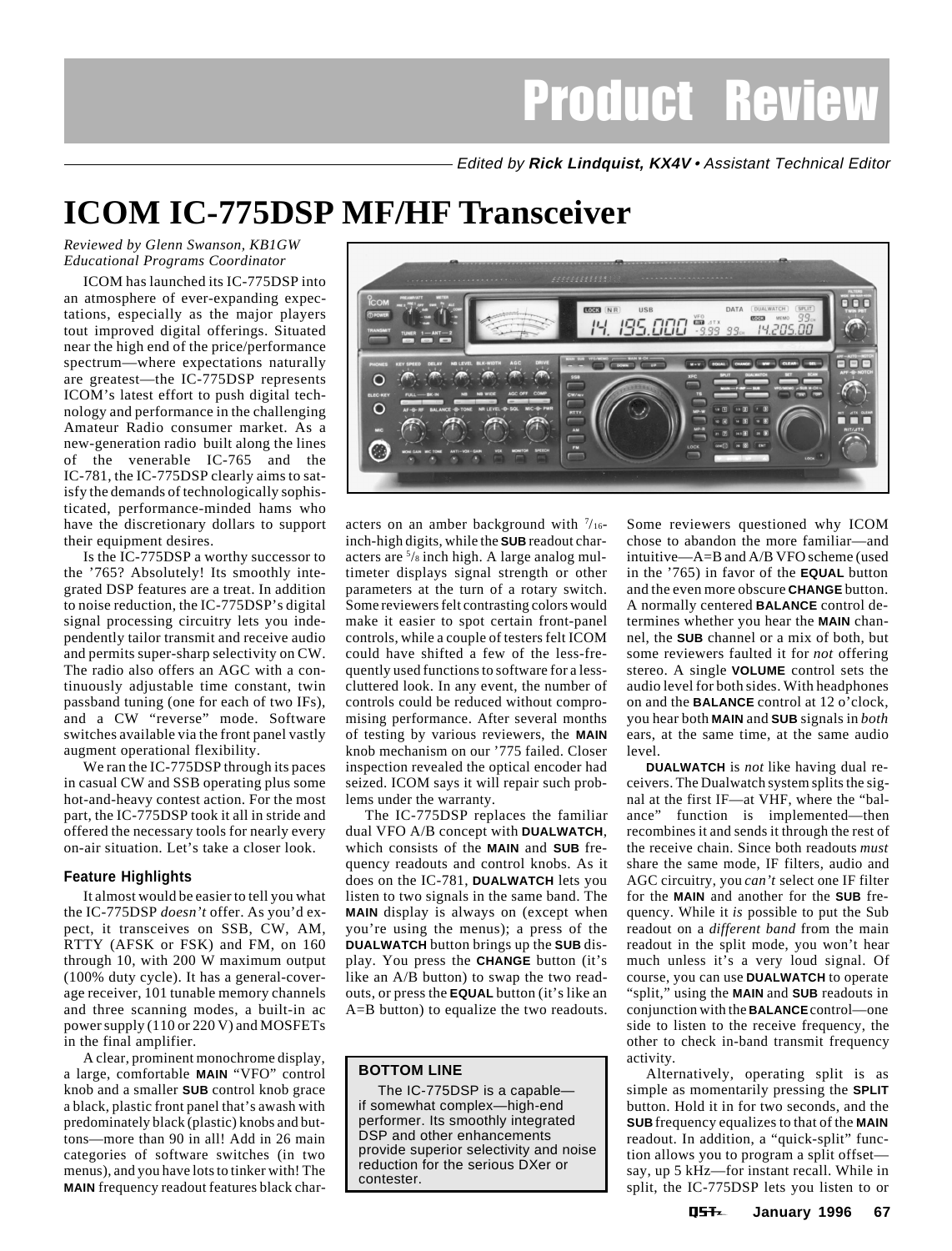| Table 1                                                                                                                                                                                                        |                                                                                                                                                        |                                                                                                                           |                                                                |                                                             |  |
|----------------------------------------------------------------------------------------------------------------------------------------------------------------------------------------------------------------|--------------------------------------------------------------------------------------------------------------------------------------------------------|---------------------------------------------------------------------------------------------------------------------------|----------------------------------------------------------------|-------------------------------------------------------------|--|
| ICOM IC-775DSP, serial no. 01179                                                                                                                                                                               |                                                                                                                                                        |                                                                                                                           |                                                                |                                                             |  |
| <b>Manufacturer's Claimed Specifications</b><br>Frequency coverage. Transmitter: 1.8-2, 3.5-4, 7-7.3,<br>10.1-10.15, 14-14.35, 18.068-18.168, 21-21.45,<br>24.89-24.99, 28-29.7 MHz. Receiver: 100 kHz-30 MHz. | <b>Measured in the ARRL Lab</b><br>As specified. Transmitter operates several kilohertz<br>above and below the band edges except on 1.8-2.0 MHz.       |                                                                                                                           |                                                                |                                                             |  |
| Modes of operation: SSB, CW, AM, FM, RTTY.                                                                                                                                                                     | As specified.                                                                                                                                          |                                                                                                                           |                                                                |                                                             |  |
| Power requirement: Receive, 150 VA (max).<br>Transmit, 760 VA (max).                                                                                                                                           | As specified. Tested at 120 V ac.                                                                                                                      |                                                                                                                           |                                                                |                                                             |  |
| Receiver                                                                                                                                                                                                       | <b>Receiver Dynamic Testing</b>                                                                                                                        |                                                                                                                           |                                                                |                                                             |  |
| SSB/CW/RTTY sensitivity (preamp 1 on, bandwidth                                                                                                                                                                | Minimum discernible signal (noise floor) with 500-Hz IF filters:                                                                                       |                                                                                                                           |                                                                |                                                             |  |
| not specified, 10 dB S/N): 0.1-0.5 MHz, <2.0 μV;<br>1.8-30 MHz, < $0.16 \mu V$ .                                                                                                                               | $1.0$ MHz                                                                                                                                              | Preamp off<br>$-131$ dBm                                                                                                  | Preamp 1 on<br>$-131$ dBm                                      | Preamp 2 on*<br>n/a                                         |  |
|                                                                                                                                                                                                                | 3.5 MHz                                                                                                                                                | $-139$ dBm                                                                                                                | $-143$ dBm                                                     | n/a                                                         |  |
|                                                                                                                                                                                                                | 14 MHz<br>28 MHz                                                                                                                                       | $-138$ dBm<br>$-137$ dBm                                                                                                  | $-143$ dBm<br>$-141$ dBm                                       | n/a<br>$-145$ dBm                                           |  |
| AM sensitivity (preamp 1 on, bandwidth not specified,                                                                                                                                                          |                                                                                                                                                        |                                                                                                                           | 10 dB(S+N)/N (signal 30% modulated with a 1-kHz tone)          |                                                             |  |
| 10 dB S/N): 0.5-1.8 MHz, <13 μV; 1.8-30 MHz, <2.0 μV.                                                                                                                                                          |                                                                                                                                                        | with 6-kHz IF filter:<br>Preamp off                                                                                       | Preamp 1 on                                                    | Preamp 2 on*                                                |  |
|                                                                                                                                                                                                                | 1.0 MHz                                                                                                                                                | $2.8 \mu V$                                                                                                               | $2.8 \mu V$                                                    | n/a                                                         |  |
|                                                                                                                                                                                                                | 3.8 MHz                                                                                                                                                | $1.0 \mu V$                                                                                                               | $0.6 \mu V$                                                    | n/a                                                         |  |
| FM sensitivity (preamp 1 on, for 12 dB SINAD):<br>28-30 MHz, <0.5 µV.                                                                                                                                          |                                                                                                                                                        | Preamp off                                                                                                                | For 12 dB SINAD (IF filters at widest setting):<br>Preamp 1 on | Preamp 2 on*                                                |  |
|                                                                                                                                                                                                                | 29 MHz                                                                                                                                                 | $0.6 \mu V$                                                                                                               | $0.3 \mu V$                                                    | $0.2 \mu V$                                                 |  |
| Blocking dynamic range: Not specified.                                                                                                                                                                         | Blocking dynamic range with 500-Hz IF filters: <sup>†</sup>                                                                                            |                                                                                                                           |                                                                |                                                             |  |
|                                                                                                                                                                                                                | 1.0 MHz                                                                                                                                                | Preamp off<br>141 dB                                                                                                      | Preamp 1 on<br>141 dB                                          | Preamp 2 on*                                                |  |
|                                                                                                                                                                                                                | 3.5 MHz                                                                                                                                                | 139 dB                                                                                                                    | 135dB                                                          | n/a<br>n/a                                                  |  |
|                                                                                                                                                                                                                | 14 MHz                                                                                                                                                 | 137 dB                                                                                                                    | 132 dB                                                         | n/a                                                         |  |
|                                                                                                                                                                                                                | 28 MHz                                                                                                                                                 | 138 dB                                                                                                                    | 133 dB                                                         | 129 dB                                                      |  |
| Two-tone, third-order IMD dynamic range: Not specified.                                                                                                                                                        |                                                                                                                                                        | Two-tone, third-order IMD dynamic range with 500-Hz IF filters: <sup>†</sup><br>Preamp off<br>Preamp 1 on<br>Preamp 2 on* |                                                                |                                                             |  |
|                                                                                                                                                                                                                | 1.0 MHz                                                                                                                                                | 105 dB                                                                                                                    | 105 dB                                                         | n/a                                                         |  |
|                                                                                                                                                                                                                | 3.5 MHz                                                                                                                                                | 106 dB                                                                                                                    | 104dB                                                          | n/a                                                         |  |
|                                                                                                                                                                                                                | 14 MHz<br>28 MHz                                                                                                                                       | 106 dB<br>92 dB                                                                                                           | 103 dB<br>87 dB                                                | n/a<br>85 dB                                                |  |
| Third-order input intercept point: Not specified.                                                                                                                                                              |                                                                                                                                                        | Preamp off                                                                                                                | Preamp 1 on                                                    | Preamp 2 on*                                                |  |
|                                                                                                                                                                                                                | 1.0 MHz                                                                                                                                                | $+26$ dBm                                                                                                                 | $+26$ dBm                                                      | n/a                                                         |  |
|                                                                                                                                                                                                                | 3.5 MHz                                                                                                                                                | $+20$ dBm                                                                                                                 | $+13$ dBm                                                      | n/a                                                         |  |
|                                                                                                                                                                                                                | 14 MHz<br>28 MHz                                                                                                                                       | $+21$ dBm<br>+1 dBm                                                                                                       | $+12$ dBm<br>$-10$ dBm                                         | n/a<br>$-18$ dBm                                            |  |
| Second-order intercept point: Not specified.                                                                                                                                                                   |                                                                                                                                                        |                                                                                                                           | +56 dBm, preamp off; +55 dBm, preamp 1 on.                     |                                                             |  |
| FM adjacent channel rejection: Not specified.                                                                                                                                                                  | ≥89 dB at 20-kHz channel spacing, preamp 1 on.                                                                                                         |                                                                                                                           |                                                                |                                                             |  |
| FM two-tone, third-order IMD dynamic range:                                                                                                                                                                    | Preamp 1 on: ≥72 dB at 20- kHz channel spacing; preamp 2 on:                                                                                           |                                                                                                                           |                                                                |                                                             |  |
| Not specified.                                                                                                                                                                                                 | ≥71 dB at 20-kHz channel spacing.                                                                                                                      |                                                                                                                           |                                                                |                                                             |  |
| S-meter sensitivity: Not specified.<br>Squelch sensitivity at threshold: SSB/CW <3.2 µV,                                                                                                                       | S9 signal at 14 MHz: preamp off, 53 µV; preamp 1 on, 19 µV.<br>At threshold: FM, $0.3 \mu V$ or less, preamp 1 on; $0.2 \mu V$ , preamp 2 on.*         |                                                                                                                           |                                                                |                                                             |  |
| preamp 1 on; FM: <0.32 μV at threshold, preamp 1 on.<br>Receiver audio output: $\geq$ 2.6 W at 10% THD into 8 $\Omega$ .                                                                                       | SSB, 1.5 µV or less, preamp 1 on.<br>As specified.                                                                                                     |                                                                                                                           |                                                                |                                                             |  |
| IF/audio response: Not specified.                                                                                                                                                                              | Range at -6 dB points (bandwidth):                                                                                                                     |                                                                                                                           |                                                                |                                                             |  |
|                                                                                                                                                                                                                | CW-N, 360-836 Hz (476 Hz); CW-W, 249-2639 Hz (2390 Hz);<br>USB-W, 254-2671 Hz (2417 Hz); LSB-W, 252-2628 Hz (2376 Hz);<br>AM-W, 102-2580 Hz (2478 Hz). |                                                                                                                           |                                                                |                                                             |  |
| Manual IF Notch filter depth: Not specified.                                                                                                                                                                   | >45 dB.                                                                                                                                                |                                                                                                                           |                                                                |                                                             |  |
| DSP Auto Notch depth: Not specified.<br>Spurious and image rejection: >70 dB.                                                                                                                                  | >40 dB (with one or two tones).                                                                                                                        |                                                                                                                           |                                                                |                                                             |  |
|                                                                                                                                                                                                                | As specified. First IF image, >114 dB; first IF rejection, >116 dB.                                                                                    |                                                                                                                           |                                                                |                                                             |  |
| Transmitter<br>Power output: SSB/CW/FM, 5-200 W; AM, 5-20 W                                                                                                                                                    | Transmitter Dynamic Testing<br>SSB/CW/FM: typically 200 W maximum, <1 W minimum, but varies                                                            |                                                                                                                           |                                                                |                                                             |  |
| continuously adjustable.                                                                                                                                                                                       | minimum.                                                                                                                                               |                                                                                                                           |                                                                | slightly from band to band. AM: typically 47 W maximum, 1 W |  |
| Spurious-signal and harmonic suppression: 60 dB or more.                                                                                                                                                       | As specified. 60 dB or better on all bands. Meets FCC specifications<br>for equipment in its power output class and frequency range.                   |                                                                                                                           |                                                                |                                                             |  |
| SSB carrier suppression: 40 dB or more.                                                                                                                                                                        | $>50$ dB.                                                                                                                                              |                                                                                                                           |                                                                |                                                             |  |
| Undesired sideband suppression: 55 dB or more.                                                                                                                                                                 | $>60$ dB.                                                                                                                                              |                                                                                                                           |                                                                |                                                             |  |
| Third-order intermodulation distortion products: Not specified.<br>CW keying characteristics: Not specified.                                                                                                   | See Figure 1.                                                                                                                                          |                                                                                                                           |                                                                |                                                             |  |
| Transmit-receive turnaround time (PTT release to                                                                                                                                                               |                                                                                                                                                        | See Figure 2.<br>S9 signal, 18 ms.                                                                                        |                                                                |                                                             |  |
| 50% audio output): Not specified.                                                                                                                                                                              |                                                                                                                                                        |                                                                                                                           |                                                                |                                                             |  |
| Composite transmitted noise: Not specified.<br>Size (height, width, depth): $6\times17\times16$ inches; weight, 37 pounds.                                                                                     | See Figure 3.                                                                                                                                          |                                                                                                                           |                                                                |                                                             |  |
| Preamp 2 is for 21 MHz and higher.<br>*Dynamic-range measurements were made at the ARRL Lab standard signal spacing of 20 kHz.                                                                                 |                                                                                                                                                        |                                                                                                                           |                                                                |                                                             |  |

#### **68 January 1996Q5**T~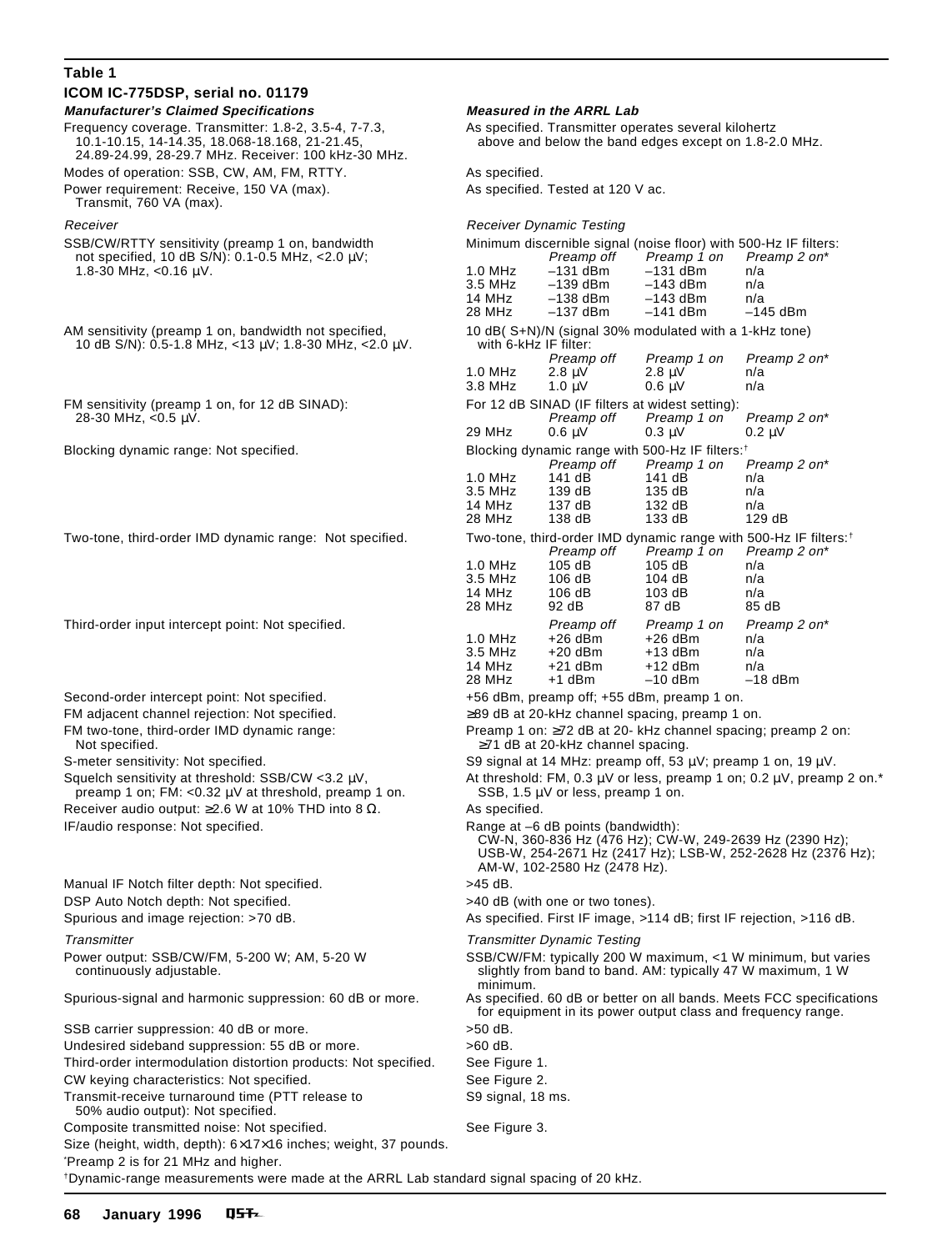

Figure 1—Worst-case spectral display of the IC-775DSP transmitter during two-tone intermodulation distortion (IMD) testing. Worst-case third-order product is approximately 30 dB below PEP output, and the fifth-order product is approximately 45 dB down. The transceiver was being operated at 200 W PEP output at 14.2 MHz.

 $-60$ Reference Level: -60 dBc/Hz<br>Vertical Scale: dBc/Hz  $-70$  $-80$  $-90$  $-100$  $-110$ Mwri  $-120$ mmm  $-130$  $-140$  $12$ 20 22 6 8 10 14 16 18 Freq Sweep: 2 to 22 kHz from Carrier

Figure 3—Worst-case spectral display of the IC-775DSP transmitter output during composite-noise testing. Power output is 200 W at 3.5 MHz. The carrier, off the left edge of the plot, is not shown. This plot shows composite transmitted noise 2 to 22 kHz from the carrier.

adjust your transmitted output by holding in the **XFC** button on the front panel. During HF DXing, split-frequency operation was easy to initiate, but with a potential pitfall: when you press the **SPLIT** button, the **SUB** frequency readout appears and blinks four times—your *only* clue that the **SUB** frequency will be your transmit frequency. When you transmit split, a tiny, inconspicuous "Sub" LED—to the left of the main VFO knob—turns from green to red. Prior to that, the display does not indicate which "VFO" you'll be transmitting on. One operator said he found it too easy to transmit on the "wrong" VFO in the heat of a contest. An icon on the display to indicate which is the transmit "VFO" would be a welcome addition!

It's a cinch to get around with the IC-775DSP. Besides the **DUALWATCH** (**MAIN** and **SUB**) system, you can enter Main or Sub frequencies directly via a front-panel keypad that's similar to the one on the '765. Press the desired band key, and the radio returns to the last-used frequency and mode.

ICOM's triple band-stacking registers make it a breeze to recover band configurations, saving up to three frequencies and three modes for each band. Press the 14-MHz key once to return to the lastused mode and frequency (say SSB on 14.250 MHz). Press it again to bring up the frequency and mode used before that (on CW, for example); press a third time to recall the frequency and mode used before that (maybe an RTTY frequency or another CW frequency). However, triple bandstacking registers were not a hit with everyone. One reviewer suggested the number of registers be software settable, to avoid having to rotate among three settings when, most times, he only needed one or two. In the triple-stacking system, filters follow modes. This means CW filter settings are



Figure 2—CW keying waveform for the IC-775DSP in the semi-break-in mode. The upper trace is the actual key closure; the lower trace is the RF envelope. Horizontal divisions are 10 ms. The transceiver was being operated at 200 W output at 14 MHz. Note the significant shortening (approximately 50%) of the first transmitted character during semi-break-in operation. This does not occur during fullbreak-in (QSK). Keying speed is approximately 60 wpm.

the same for all CW-mode settings, and SSB filter settings are the same for all SSB-mode settings in the "stack." The antenna ports do not track frequency and mode changes in the triple-stacking system.

Again reminiscent of the '765, large, front panel **UP** and **DOWN** buttons change the main frequency in preprogrammed steps, anywhere from 1 kHz to 1 MHz per button press. You can use the **MAIN M-CH** (**UP** and **DOWN**) buttons to select a memory channel when in that mode. Store and recall information for the **SUB** readout via the separate (small) Sub memory channel **UP** and **DOWN** keys.)

The **TS** button sets main-dial tuning rate for incremental steps of 10, 20, or 50 Hz. (Also, the faster you turn the **MAIN** knob, the greater the rate of frequency change.) Holding in the **TS** button until the radio beeps *twice* sets the tuning step size to 1-Hz and displays the 1-Hz digit on the Main readout (the Sub readout does not display the 1-Hz digit). We found the 1-Hz tuning step a good way to slowly sweep a portion of a band hunting for signals.

The IC-775DSP's 101 memories offer yet another way to navigate the spectrum, and its three scan modes should satisfy anyone using this radio to scan the MF/HF bands. A "memo pad" allows you to store and recall up to 10 frequencies and modes independent of the 101. Say you come across a couple of stations you want to return to. Press the **MP-W** (memo pad-write) button as you tune to each one. Later, you can press the **MP-R** (memo pad-read) button to recall each one.

Two levels of receiver preamplification and three levels of RF attenuation are available via a rotary **PREAMP/ATT** knob. The first preamp works on *all* bands, while the second preamp is designed for use at or above 21 MHz. One reviewer lauded the two preamp levels and said he found himself using a preamp all the time, partly because of conditions but mostly "because I could."

A top-firing, 2.5-inch speaker is built in, and a **TONE** control lets you customize the receiver's audio response. A tiny **MIC TONE** knob also lets you similarly tweak your transmitted audio. (You can further define and *re*fine transmit and receive audio via software-selectable DSP unit settings. More on these later.)

#### **AGC Performance**

A front-panel **AGC** control on the IC-775DSP lets you *continuously adjust* the AGC time constant, instead of having to step through predetermined choices with a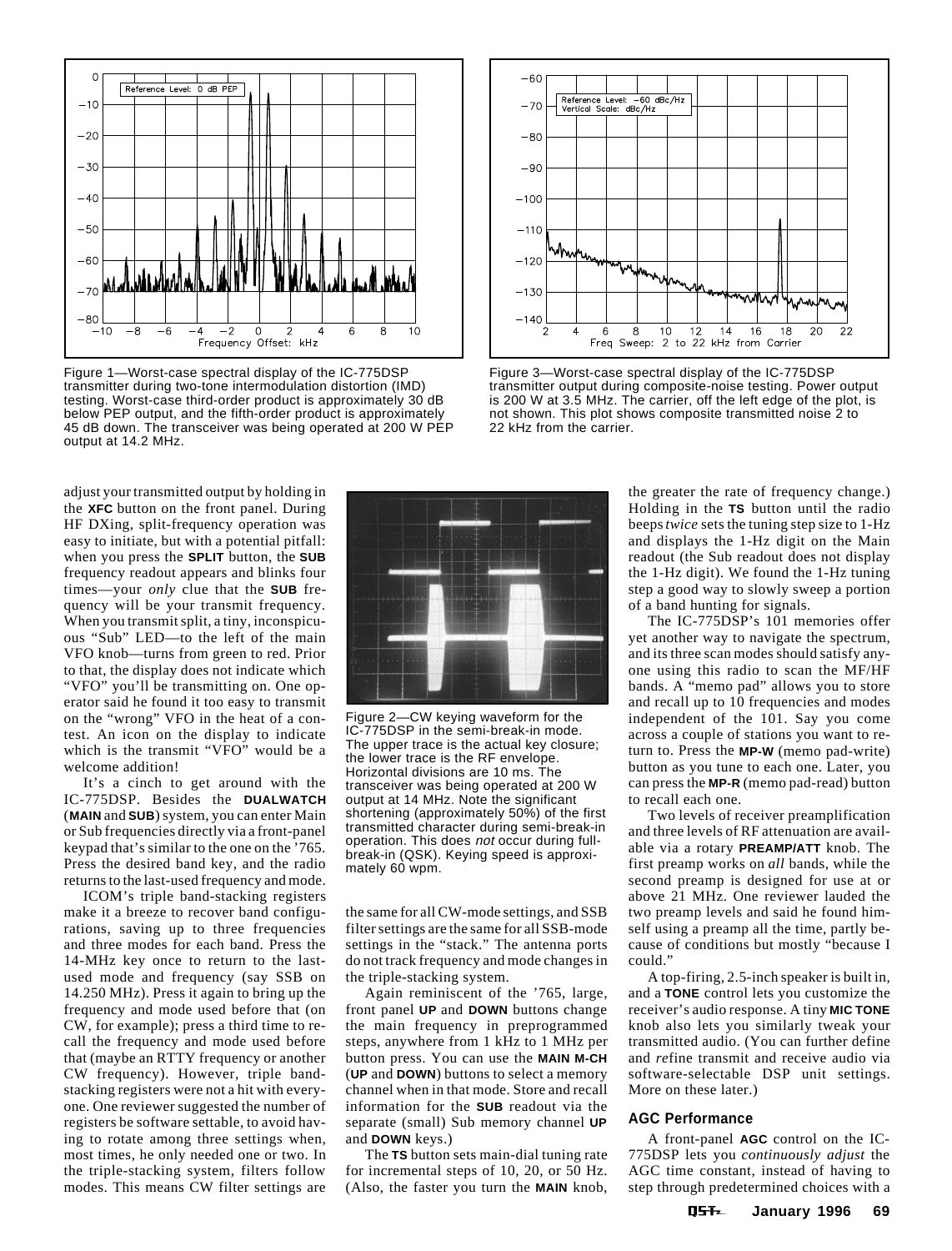switch. This is certainly a nice touch and provides lots of flexibility. While the fastest setting of the AGC range is not really optimum for either SSB or CW, it may be useful for data modes.

Users were less thrilled with the high degree of "receiver audio intermodulation distortion" (IMD) they experienced, a problem we tracked down to the AGC. While the receiver seemed to hold up well under the strong-signal conditions I encountered, the IMD becomes especially apparent when using a "wide" filter bandwidth on a crowded band. One reviewer reported "a good deal of high-frequency distortion" even on moderately strong SSB signals and a "mushy" sound on strong CW signals, especially with more than one signal in the passband. Such audio distortion—making the receiver very noisy on a crowded band—is irritating and distracting, particularly when you're engaged in long-term listening (during a long contest weekend, for example).

This IMD problem seemed similar to one discovered in the IC-765 (see Technical Correspondence by Dean Straw, N6BV, *QST*, December, 1995, page 78) where the culprit appeared to be inadequate filtering of the AGC line, resulting in "reverse modulation" of the IF chain.

In an effort to resolve the IC-775DSP's AGC problem, we contacted ICOM, who shipped a modified radio for us to evaluate. ARRL Lab checks confirmed the second unit was a considerable improvement, even at its fastest AGC setting, and the modified radio performed as well in this regard as other radios in its price class. At an optimal SSB setting, third-order IMD was down approximately 32 dB and fifth-order by approximately 35 dB with S9 signals— approximately 7 to 13 dB better than the unmodified radio. (It degrades by about 3 dB with 40 dB over S9 signals.) ICOM will modify existing IC-775DSPs at the owner's request during the warranty period. The manufacturer expects to implement the AGC modification in production in early 1996. ICOM also will issue an addendum to the instruction manual describing how to best use the variable AGC.

#### **DSP Highlights**

The IC-775DSP offers six main categories of digital signal processing: noise reduction, automatic notch, audio low-pass and high-pass filters for both transmitting and receiving, an "ultra narrow" CW filter and a phase shift network (PSN). All DSP functions are configurable via the menus. You can even turn off DSP altogether, if you desire. With DSP enabled, you can use the digital CW filter, automatic notch, CW audio peak filter, and noise reduction via front-panel controls.

The *noise reduction* circuit can produce dramatic results. Turn the front-panel **NR LEVEL** knob clockwise and background noise melts away! Not *all* background noise, mind you, but the DSP unit removes

#### **Inside the IC-775DSP's DSP**

Is the IC-775DSP DSP unit operating at IF or AF in receive? In a word, the answer is: "Yes." In AM or FM mode, it operates on the recovered audio signal from the analog AM or FM detector circuits. However, in SSB, CW or RTTY, you can select either PSN (phase-shift network) demodulation of the incoming signal, performed by the DSP unit at an IF of about 15 kHz, or product-detector demodulation, performed by analog circuitry. In both cases, though, the radio performs much of its "smart" processing on the recovered audio signal.

What difference does it makes whether the processing is done on the IF signal or the AF signal? A good question, to which the practical answer in this case is: not much. To understand why, think about what we don't like about outboard audio DSP units. Sure, they can have razor-sharp filters, slick noise reduction and automatic notching, but they can't change the way the radio itself operates. This is most noticeable when you use a DSP unit to help you hear that weak one: the interfering signal is reduced or eliminated in your speaker or headphones, but the radio's still hearing it, and—this is the key point—it's still affecting the AGC (just check your S meter). A strong interfering signal can "pump" the AGC, with disastrous effects on the signal you're trying to hear. This all happens because the DSP filter is outside the radio's AGC loop. And so is the DSP in this radio.

Here's why. The IC-775DSP was originally designed to offer DSP as an option. That constrained the ICOM engineers, since the design had to be fully functional without the DSP unit installed. This meant AGC circuits had to be independent of the DSP, and the radio had to employ analog SSB demodulation. Since the AGC is independent of the DSP unit, the internal DSP suffers from the same deficiency as an external unit. This is perfectly clear if, for example, you tune in a carrier and turn on the automatic notch filter. The carrier disappears, but the S-meter reading—the AGC voltage—remains unchanged.

One advantage of having the DSP inside the radio is that the radio's control computer can coordinate DSP functions with other control functions. In the case of the IC-775DSP, this means that when you adjust the CW tone frequency, the very-narrow DSP CW filter is adjusted accordingly, to match the selected CW tone.

What about the vaunted PSN demodulation? Is it a boon to the operator? It could be, but it's hard to conceive of circumstances where it would add much value. A product-detector SSB receiver design uses filters to provide singlesignal reception (elimination of the unwanted sideband). The PSN approach particularly as implemented in DSP—uses clever mathematics to eliminate the unwanted signal. This means you don't need to depend on sharp-sided filters. But this radio has filters anyway, to support non-DSP demodulation.

So what's the advantage of DSP demodulation? If you want to experience the difference between PSN and product-detector demodulation in the IC-775DSP, here's a way to do so. In SSB mode, tune in an AM broadcast signal. Tune off of the station's frequency by about 500 Hz in the direction where you hear no carrier (so it's being eliminated by the radio's IF filters). With the PSN disabled, adjust the PBT controls (you'll probably have to adjust both) until you again hear the carrier. You've shifted the filters to allow the carrier through. Now, enable PSN, and the carrier will disappear: the DSP phase-shift demodulation is eliminating the unwanted "sideband."

That's pretty neat, but is it *useful*? After all, with independent control of two IF filters you can achieve about the same signal response as with the PSN detector. But, with the IF filters, you adjust the radio's response inside the AGC loop—far superior to after-the-fact signal processing. Another way to use the PSN detection is to switch in the radio's wide filters, which are apt to have less phase distortion. This can result in a cleaner received signal using the PSN detection to provide single-signal reception. But now you've got a wide response inside the AGC loop. On anything but a dead-quiet band, this is likely to be a problem. In fact, it's hard to think of a real-world situation in which the PSN detector would provide a significant advantage. So, to analyze the IC-775DSP's DSP receive performance, compare it to your favorite external add-on DSP unit. That's essentially what ICOM has packaged into the IC-775DSP, even if it does do some of its processing at IF.

The IC-775DSP also uses DSP in transmit. You can choose if you want to generate an SSB signal the "old-fashioned" analog mixer-filter way or by using the DSP's phase-shift techniques. In the ARRL Lab, we found that with PSN turned off, the transmitter's opposite sideband rejection for low-frequency audio signals is about 50 dB. With PSN turned on, it's about 60 dB. For real-world audio signals, however, transmitter IMD products likely would render this small improvement in opposite sideband suppression moot; the IMD products that appear in the area of the opposite sideband will be substantially greater in amplitude than the suppressed sideband signal. (This doesn't mean the radio has poor IMD performance. IMD products dominate over suppressed sideband signals in any modern radio.) The DSP does allow you to apply adjustable highand low-pass filters to the transmitted modulation. Depending on your voice characteristics, you could use these to give your transmitted audio a bit more "punch."—Jon Bloom, KE3Z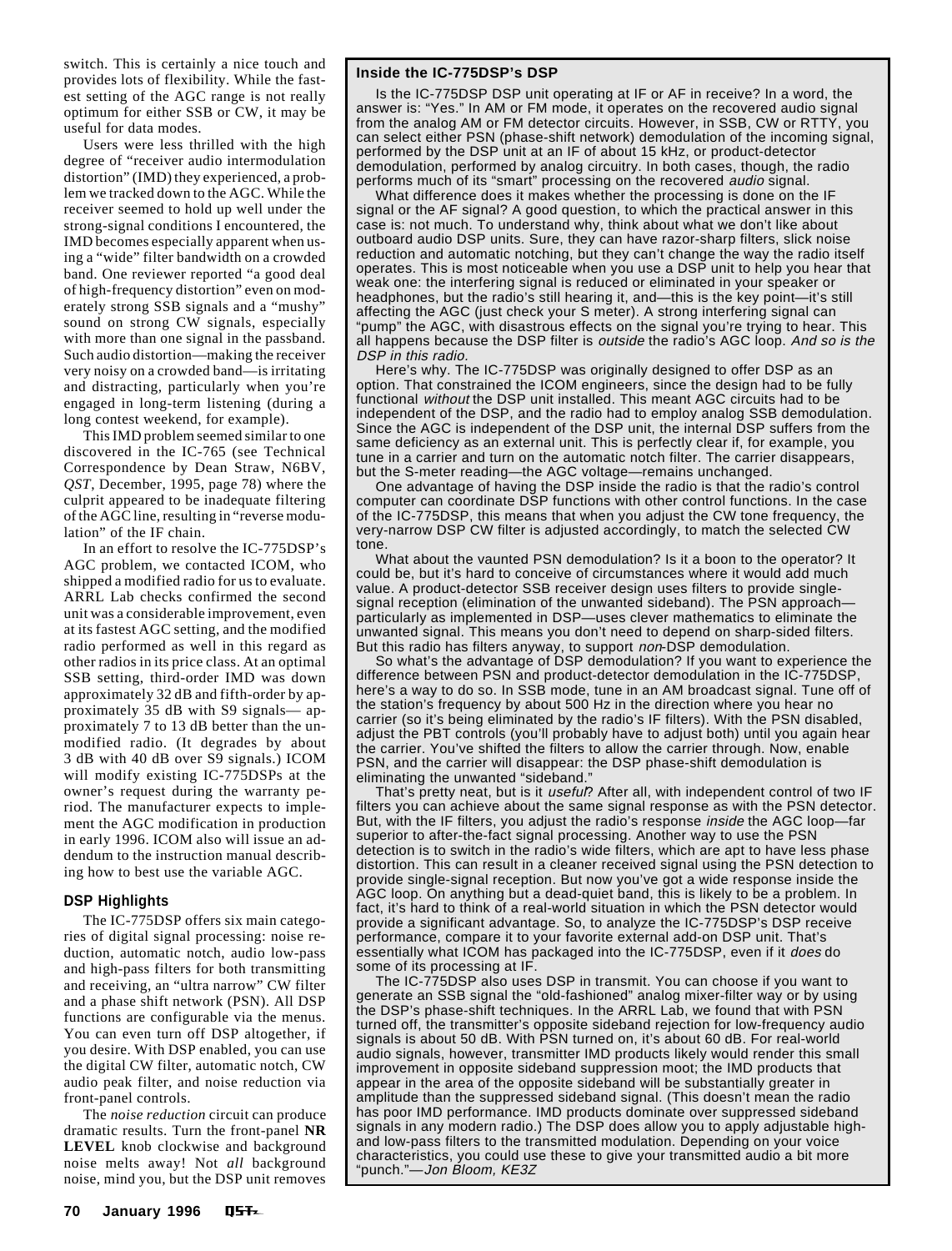enough noise to make copy more comfortable. Measurements in the ARRL Lab indicate the digital noise-reduction system that can cut random noise by up to 15 dB. However, more is not necessarily better. Turn the knob beyond an optimal level and the noise reduction algorithm becomes so aggressive it deteriorates the very signal you're trying to hear. Most users found the digital noise reduction system especially helpful during casual QSOs. Those who like to hear every "peep" a band has to offer might leave the noise reduction off a lot. For added convenience, you can assign the **NB WIDE** button to turn on noise reduction. This allows instant recall of your last—or favorite—noise reduction level setting.

The *automatic notch filter* is, in a word, terrific! This is one DSP function *every* radio should have. If a carrier appears in the receiver's passband, a quick press of the **AUTO-NOTCH** button makes it go away! From then on, any carriers that dare encroach on your frequency are automatically notched, period (although the carrier will continue to activate the AGC). The "manual" IF notch and peak filters work whether or not DSP is enabled. The "automatic" notch filter works on DSP only. Both filters can notch to a depth of better than 40 dB.

*Lowpass filters* and *highpass filters* let you adjust the audio characteristics of your transmit and/or receive audio for different types of operating, (casual versus contest, for instance). For transmit, the radio offers seven low-pass and 18 high-pass frequencycutoff adjustments. You also can tailor receiver audio to your liking with 14 low-pass and 18 high-pass choices, set from the software menu. While these cutoff filters are effective, there's a lot of stuff to fiddle with: If you change these settings for different operating modes or conditions, you might keep notes—there are 57 choices to wade through and keep track of!

The digital narrow CW filter**,** boasting an 80-Hz bandwidth, proved *too* narrow for at least one operator's tastes. Nevertheless, this digital narrow CW filter could be useful to those who would use the '775 as an IF—transverting up to VHF for some moonbounce QSOs, for instance. The *audio peak filter* (APF) "boosts" any CW signal appearing at its center frequency, for enhanced readability. When the **APF** key is activated, this filter automatically peaks CW signals appearing in the filter passband, and its center frequency automatically tracks the CW pitch value you have dialed in. You can also activate it manually.

Finally, the digital package includes a *phase shift network* (PSN) modulation and demodulation feature, the digital facet that ICOM considers "the heart" of its DSP. Long-time hams may recall that phase shift networks once were used to generate SSB, a method that was "unreliable, and prone to drift," or so I'm told. The DSP phase shifter works *much* better than the old analog design, and ARRL Lab tests and most on-air reports confirm it's just as good as the current filter method used to generate SSB. (For details, see the sidebar "Inside the IC-775DSP's DSP.")

#### **IF Filters**

The range of available IF filters in the '775 gives the serious amateur additional ways to ferret out signals within today's crowded bands. Standard filters include a 2.4-kHz SSB filter, a pair of 500-kHz narrow CW filters, and a 15-kHz AM filter. Optional ICOM filters for the second (9 MHz) and third (455 kHz) IFs include a pair of 250-Hz CW filters, two 1.9-kHz SSB filters, and a single 6-kHz filter. You can install two sets of narrow CW filters. Our review radio had the stock 500-Hz CW filters, a single 1.9-kHz SSB narrow filter (in the second IF), and a 6-kHz AM filter (in the second IF).

Filter installation involves removing the radio's black-metal covers, plugging the filters into the appropriate sockets and telling the radio via software which filters are installed. Accommodating more than one narrow filter at each IF certainly gives you flexibility in filter choices. However, our pleasure at the wide array of filtering possibilities available via the three front-panel **FILTERS** buttons was tempered somewhat by our difficulty in figuring out which filter mode we were in. Tiny LEDs adorn the three small **FILTERS** buttons (**WIDE**, **9M,** and **455k)**. I certainly agree with one op who said: "I couldn't tell if the LED being 'on' meant that the corresponding IF filter was in or out!"

On CW, the cascaded 500-Hz narrow filters worked well, but there were instances when a close-in station got past them, and it was handy to bring the passband tuning into play. Concentric passband tuning (**PBT**) knobs allow you to electronically narrow the receiver passband from one or both sides of the IF center frequency. While the PBT allowed us to copy the preferred station, some users felt that these controls were a bit "touchy." (The passband tuning works best when filters are installed at *both* IFs.)

Using the IC-775DSP to make some RTTY contacts turned up a welcome change from earlier ICOM radios: the narrow CW IF filters *are* available for data modes. When nearby interference became a problem, these filters were valuable assets!

On 10-meter FM, the IC-775DSP worked just fine. When the rear-panelmounted fan occasionally turned on, it was whisper-quiet! (Actually, the radio has *three* cooling fans—two are internal.) A *built-in* programmable tone encoder unit allows you to gain access to FM repeaters that require sub-audible tone access.

One snag: the backlighting for the LCD display and S-meter dims (or flickers) noticeably during transmit, especially on CW. It's not pleasant to look at. A couple of

reviewers judged it "not acceptable." ICOM says it will fix this problem under its warranty policy.

#### **Software Menus and Switches**

The IC-775DSP has 26 main categories of user-definable parameters, available via two main menus. Some sub-menu "branches" access arrays of more-detailed choices, and it's easy to become "lost" the first few times out! After groping around for awhile, we finally began to get the hang of it. However, the primitive bar segment alphanumeric display for the menus which replaces the Main and Sub frequency readouts—was sometimes difficult to decipher and didn't make things any easier. We kept the manual at hand to help "translate" the gibberish that appeared on the radio.

#### **Computer Control**

To control the IC-775DSP via a personal computer, you need ICOM's optional CT-17 (CI-V) level converter and appropriate software. I used the CT-17 to interface my IBM-compatible PC to the radio and fired up *CT* (version 9.25), the contest logging software by Ken Wolf, K1EA. The software and radio worked superbly together. It would be nice if the '775 had a *built-in* PC-interface, a feature starting to show up as standard on radios by other manufacturers. That would leave one less accessory to buy! However, ICOM points out that the CT-17 interface supports up to four radios from one computer.

#### **Miscellaneous Features**

As the fast-talking TV pitchmen like to say: "But wait, there's more!" For your own fast talking during a contest, the IC-775DSP's built-in RF-level speech compressor is available via a front-panel push-button. Using a Heil ProSet headset and an Azden HS-3 headset yielded reports of "good audio" from most stations. Once properly set up, the RF speech compressor added *lots* of punch to my transmitted signal. But the audio from the speech monitor sounded rather harsh (the same was true on CW).

An internal automatic antenna tuner uses a high-speed stepping motor and covers 160 through 10 meters, promptly and quietly matching unbalanced loads from 17  $\Omega$  to 150  $Ω$ . When the tuner encounters an SWR higher than 1.5:1, it seeks a match. If it achieves one, the radio memorizes the tuner's variable settings (including the frequency and antenna port), and returns to those settings the next time you tune there while using the same antenna port. In actual use, it was virtually transparent.

The built-in CW memory keyer frontpanel speed control spans the range from appropriately 8 to 86 wpm. The keyer's three memories hold some 40 characters apiece, more than enough for a 3×3 "CQ." However, a couple of CW operators judged the memory keyer inconvenient to program and use. You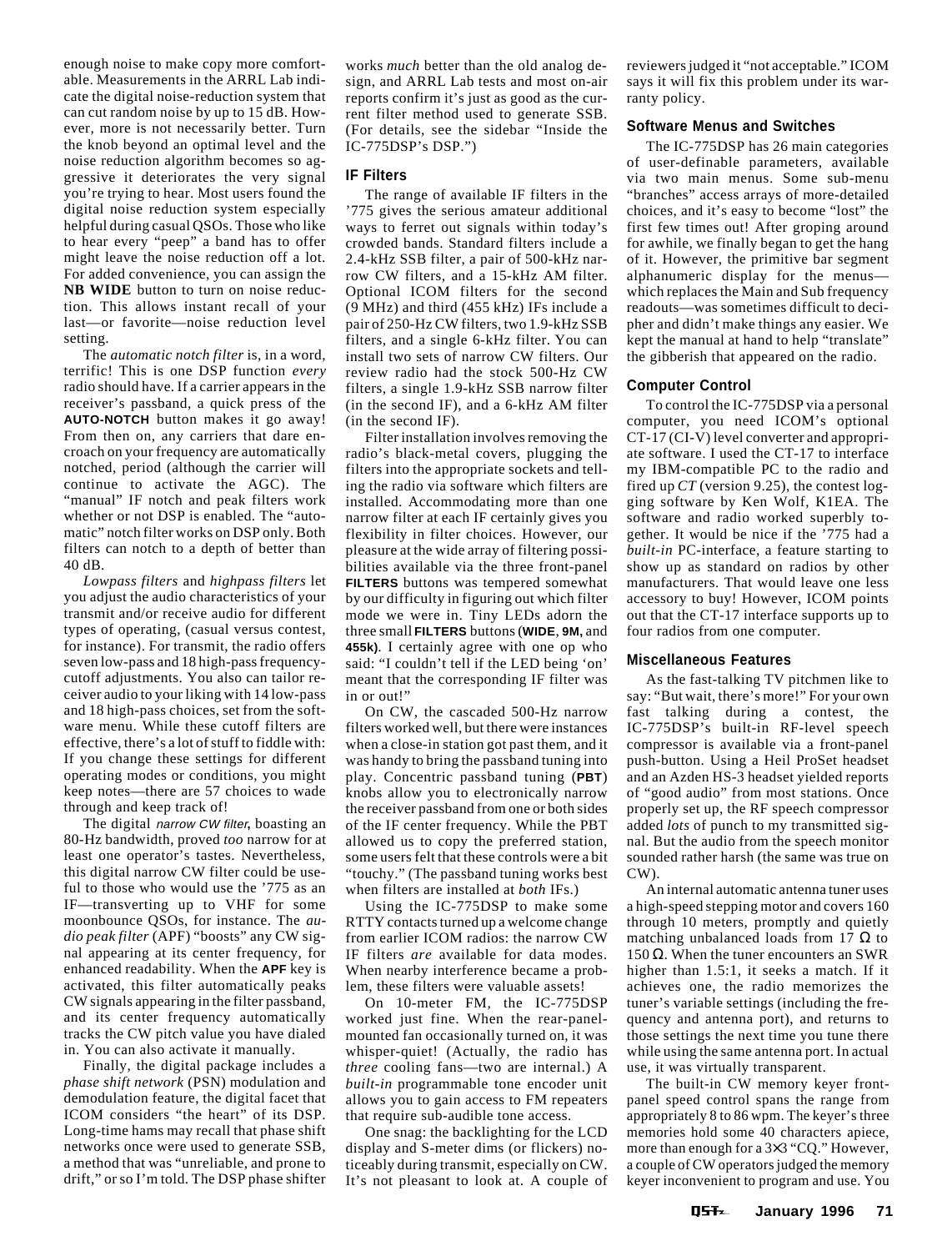<span id="page-6-0"></span>access the memories for recording and playback on the keypad, which disables it for other uses.

Separate jacks accept keying connections: the front-panel **ELEC-KEY** jack is tied to the internal keyer. The software-reversible polarity means lefties and righties can share the same paddles. A rear-panel **KEY** jack accommodates an external keying device—handy if you use a computer to send CW but occasionally want to use a hand key or your own keyer. Full break-in (QSK) and semi-break-in are selectable at the push of front-panel buttons. You can adjust the dotdash ratio within a relatively narrow range via the software. A couple of hams who put the '775 through its paces on CW described the full break-in (QSK) as "noisy and choppy" on the operator's end.

Another software switch lets you set the CW pitch (and tracking sidetone) in 20-Hz steps, from 300 to 900 Hz (the default is 600 Hz). On the '765, CW pitch was a frontpanel control, but on the '775, you can use another software switch to redefine the squelch (**SQL**) control to act as the CW pitch control. Of course, this disables the squelch.

The IC-775DSP has two rear-apron antenna jacks, and you can switch between them using separate front-panel buttons. You can deactivate one port (when using only one antenna), or the radio can select the antenna jack last used on a band and recall the correct antenna jack when you return to that band. To the delight of the more serious operators who used the radio, a rear-panel jack can accommodate a separate receive antenna (for that 80 or 160-meter Beverage?).

The radio provides both receive and transmit incremental tuning via the **RIT** and ∆**TX** buttons. Worth noting is the fact that you *can* clear the RIT while transmitting.

A rear-panel **X-VERTER** port outputs a low-level RF signal to drive an external transverter or other device. Measured power output into a 50 Ω load varied from 0.096 mW at 14 MHz to 0.062 mW at 28 MHz. This might not be sufficient for all transverters.

A handy, rear-panel **DC OUT** port provides 13.8 V at up to 2 A—ideal to power your TNC, for example.

Accessories were minimal and did *not* include a microphone or the DIN plugs required for some rear-panel connections. However, the box did contain a nearly seven-foot-long ac power cable; a <sup>1</sup>/4-inch stereo phone plug (for the key jacks); four spare fuses; two pin-type dc connectors (for the rear-panel 12-V port); and a  $\frac{1}{s}$ -inch plug (for the external speaker port).

The 63-page *Instruction Manual* contains 12 sections, and ICOM inserted separate loose schematic pages. Diagrams outline the front-panel controls, and detailed tables report on such things as the rear-panel accessory jacks. For a radio this complex,

#### **New, Expanded Test Result Report Available**

The ARRL Laboratory offers a 30-page test result report on the IC-775DSP that gives in-depth, detailed technical data on the transceiver's performance, outlines our test methods and helps you to interpret the numbers and graphs. Among other things, it includes spectral purity charts and receiver sensitivity figures for all bands plus all CW keying waveforms (not just worst-case) and other facts to help you make an informed choice. The report even includes a summary of how this radio stacks up with similar, previously tested units.

Request the IC-775DSP Test Result Report. It's available from the ARRL Technical Department at \$7.50 for ARRL members and \$12.50for non-members, postpaid. We plan to offer similar in-depth reports for future equipment we review in QST.

we would like to see a *theory of operation*; there's also precious little explanation of the phase-shift network (PSN) feature. A separate section devoted exclusively to DSP features would be helpful.

#### **Conclusions**

Does the IC-775DSP demonstrate that ICOM is "tuned in" to the desires of demanding Amateur Radio operators? I'd say they're close, but a bit of "fine tuning" would improve the radio. As mentioned, the multitude of front-panel controls was an issue for several reviewers. Other gripes included the confusing IF filter selection scheme, the flickering display backlighting and the AGC action and resultant audio IMD in the original review radio, which ICOM's modification cured.

ICOM deserves praise for including many useful and improved features in the IC-775DSP. We liked the nicely integrated DSP features, the adjustable CW pitch with tracking sidetone, the 200-W output power, the dual antenna ports, selectable narrow filtering in data modes and the Sub display and knob. If you're looking for a full-sized MF/HF transceiver that offers solid performance along with *plenty* of bells and whistles, then the ICOM IC-775DSP just may be your next radio.

Thanks to these hams who contributed to this review: Dean Straw, N6BV; Randy Thompson, K5ZD; Rick Lindquist, KX4V; Rich Assarabowski, K1CC; Jon Bloom, KE3Z; Peter Budnik, KB1HY; and Mike Gruber, WA1SVF.

Manufacturer's suggested retail prices: IC-775DSP, \$4760; SM-20 Desktop Microphone, \$207; FL-102 6-kHz 2nd IF filter, \$75; FL-101 250-Hz 2nd IF filter, \$106; FL-53A 250-Hz 3rd IF filter. \$196; FL**-**222 1.9-kHz 3rd IF filter, \$199; FL-223 1.9-kHz 2nd IF filter, \$84; CT-17 computer interface, \$135. Manufacturer: ICOM America Inc., 2380 116th Ave NE, Bellevue, WA 98004, tel 206-454-8155; fax 206-454-1509.

### **MFJ-784B Tunable DSP Filter**

#### *Reviewed by Rick Lindquist, KX4V Assistant Technical Editor*

The advent of digital signal processing (DSP) has generated one of those sea changes in the hobby. Equipment manufacturers are tripping over themselves to incorporate DSP into their high-end boxes, just as they did a decade or so ago when audio filters were all the rage. If you'd like to hop aboard the DSP juggernaut but aren't ready to spring for a whole new radio, MFJ offers the MFJ-784B Tunable DSP Filter, a flexible, outboard DSP unit with appeal to everyone from DXers and contesters to rag chewers and digital-mode enthusiasts.

Like its predecessor, the MFJ-784 *Super* DSP Filter, the unit is built around the Analog Devices ADSP-2105, a 16-bit chip that runs at 12 MHz. The differences between

the '784 and the slightly more expensive '784B mostly boil down to additional bells and whistles—literally in the latter case (a firmware upgrade for the '784 is available). Besides jumper-settable DSP filters for RTTY, HF packet, AMTOR and PACTOR, and a fixed filter for SSTV and fax modes, the '784B has tunable filters for SSB and

#### **BOTTOM LINE**

The MFJ-784B is a convenient, economical tunable DSP add-on that's especially effective for CW and data modes. This unit can add new life to older transceivers and might even boost the performance of newer, non-DSP gear.

CW plus tunable high-cut, low-cut and bandpass settings. It also can memorize your top ten favorite custom filters. Noise reduction, notches (manual and auto), AGC, the new *Spotting Tone* and *Filter Talk* features (the "whistles") and a built-in diagnostic routine round out the package. A compact but complete *Instruction Manual* covers everything from "fast start" to "advanced features." Wisely, it includes downto-earth explanations of DSP and filter theory, making it a good learning tool.

The unit is easy to hook up but needs a 12-V power source. Like any outboard audio filter, it goes between your transceiver's audio output and your speaker or headphones (or your TNC). MFJ recommends a second connection to route the CW sidetone around the filter, but the unit also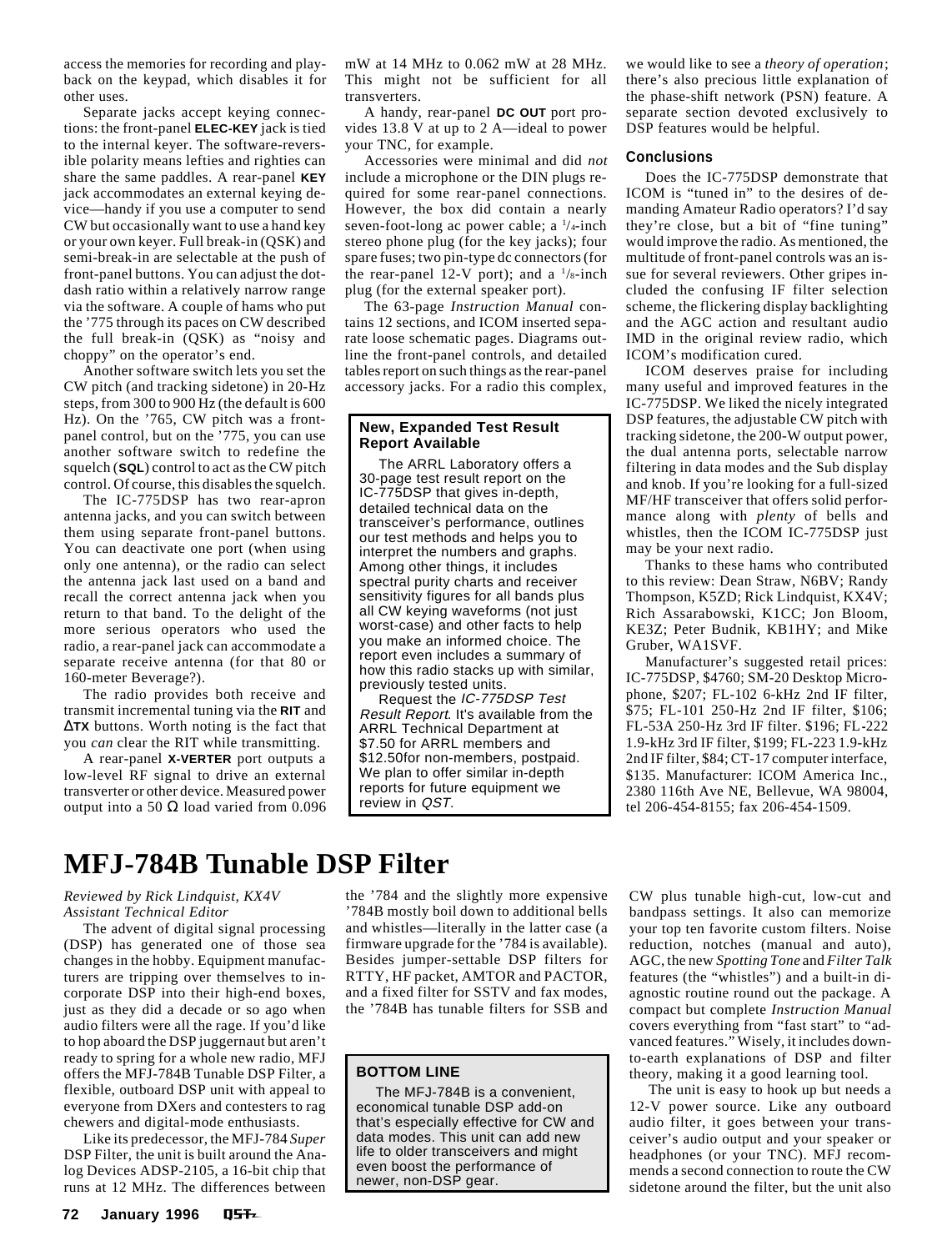

#### **Table 2**

| <b>MFJ-784B Tunable DSP Filter</b>                                                                                                                                                                               |                                                                                                                        |  |  |  |
|------------------------------------------------------------------------------------------------------------------------------------------------------------------------------------------------------------------|------------------------------------------------------------------------------------------------------------------------|--|--|--|
| <b>Manufacturer's Claimed Specifications</b>                                                                                                                                                                     | <b>Measured in the ARRL Lab</b>                                                                                        |  |  |  |
| Power requirements: 10-16 V dc, 500 mA (max).                                                                                                                                                                    | As specified (tested at 13.8 V dc).                                                                                    |  |  |  |
| Input-to-output delay: 23 ms                                                                                                                                                                                     | As specified.                                                                                                          |  |  |  |
| Bandwidth (min/max): CW, 30-700 Hz; SSB,<br>1000-2500 Hz; RTTY, HF packet, AMTOR and<br>PACTOR, optimized for 2125/2295-Hz<br>mark/space frequencies; SSTV/FAX,<br>1050-1350Hz and 1450-2350 Hz (dual bandpass). | As specified.                                                                                                          |  |  |  |
| SSB/CW filter shape factors: Not specified.                                                                                                                                                                      | SSB, 1.08 typical; CW, $<$ 1.3 at $\approx$ 300 Hz<br>bandwidth.                                                       |  |  |  |
| Low-cut/high-cut and bandpass frequency ranges: As specified.<br>Low reject cutoff frequency, 200-2200 Hz;<br>high-reject cutoff frequency, 1400-3400 Hz;<br>bandpass filter bandwidth, 30-2100 Hz.              |                                                                                                                        |  |  |  |
| Random noise reduction: up to 20 dB.                                                                                                                                                                             | As specified.                                                                                                          |  |  |  |
| Manual notch depth: $\geq$ 40 dB; auto notch depth,<br>up to $50$ dB.                                                                                                                                            | As specified.                                                                                                          |  |  |  |
| Time to notch: Not specified.                                                                                                                                                                                    | $\approx 8$ ms.                                                                                                        |  |  |  |
| Audio input requirements: 1-2.8 V P-P.                                                                                                                                                                           | As specified.                                                                                                          |  |  |  |
| Audio output: filtered audio output,<br>≈1.5 V P-P across 600 Ω;<br>speaker output, $\approx$ 2.5 W into 6 $\Omega$ .                                                                                            | Filtered audio output, 3 V P-P at 1%<br>THD across 600 $\Omega$ ; speaker output,<br>2.7 W at 1% THD into 6 $\Omega$ . |  |  |  |
| Size (height, width, depth): $2.4 \times 10 \times 5.8$ inches (exclusive of projections).                                                                                                                       |                                                                                                                        |  |  |  |
| Note: All measurements were taken at factory-default jumper settings.                                                                                                                                            |                                                                                                                        |  |  |  |

has a sidetone filter. A front-panel **INPUT LEVEL** LED (also new on the '784B) helps you calibrate the audio input level using a screwdriver pot on the rear apron. The unit's four, smallish, fluted front-panel knobs have a "tight" feel. The **FILTERS** switch moves easily, but the panel labeling surrounding it is a bit busy for such a small area. Same goes for the labels above the twin **TUNABLE FILTERS** controls.

Rear apron  $\frac{1}{4}$ -inch and 3.5-mm phone jacks accommodate both stereo or mono headphones and a speaker (which you can disable with a front-panel button). Other audio connections—including a separate "filtered output" level for your TNC or other device—are via the familiar phono jacks. You also can wire the filter to your TNC and transceiver via separate rear-apron five-pin DIN connectors which include "filtered output" audio and a PTT line connection. A front-panel **VOLUME** control sets a comfortable speaker or headphone level. However, ARRL Lab tests showed that speaker/headphone audio output rolled off sharply above approximately 1700 Hz with the DSP switched off. MFJ says that this was done to eliminate noise and hiss from the chip when DSP is switched out, to make it easier on the listener. Turning the unit off altogether eliminates the rolloff. "Filtered output" AF response was essentially flat across the amplifier's usable range.

An avid CW op, I first applied the MFJ-784B to my favorite mode on a somewhat noisy 40 meters. The '784B shines on CW. Finding a weaker signal somewhat down in the noise, I used the Spotting Tone to "zero beat" the station. This neat feature helps you center the signal in the filter bandpass by using the left-hand control to match the signal's pitch with an internally generated tone. If you're not tone deaf, you'll find it handy. Then, I used the righthand control to narrow the bandwidth. Wow! This unit hoisted the watery signal right to the surface while deep-sixing the QRM and noise! Switching in my transceiver's narrowest filter was hardly worth the effort.

SSB results were not quite as dramatic; it takes more practice to find the right tradeoff between enhanced selectivity and speech intelligibility. I found using the **LR/HR** (low reject and high reject) position to be quite useful on voice signals. Another user who tilted at 75-meter QRM with the MFJ-784 reports: "With an LSB signal on my listening frequency of 3839 kHz, I could use the tunable filters to make QRM on 3837 kHz go away. But a signal on 3840 kHz was still a bother—no matter what I did."

Digital-mode enthusiasts—especially those lacking IF filters tailored for such modes—might find the MFJ-784B a real plus to combat QRM and high noise levels. The unit considerably improved readability of troubled signals on HF packet (an already-problematic mode) and easily isolated battered RTTY and AMTOR signals from the noise and QRM and sent them into my TNC.

The unit's **AGC** is commendable, especially for an outboard DSP device. I expected a lot of pumping, but it's fairly smooth and helps bring low-level signals up so you can hear them better. However, under certain conditions, it can dredge up a lot of background noise, as the instruction manual warns. The **NOISE REDUCTION** button and control apply a special filter algorithm to random noise. A variable frontpanel control determines how aggressively it attacks. The immediate impression is that it just drops your audio output level, but a closer listen reveals it works well on highfrequency "hiss" or band noise. On weak signals, however, it can add a hollow or "sizzling" noise of its own. While not a panacea against random noise, it helps reduce listener fatigue, if nothing else.

The **MANUAL NOTCH** and **AUTO NOTCH** modes were phenomenal. With the manual notch on, you tweak the **TUNABLE FILTERS** controls to make the offending QRM just disappear. It's *very* easy to get deep notches (one or two) without much dial twiddling. The auto notch is especially effective against heterodynes (up to four) like those encountered on 40 meters at night. An internal jumper lets you set three additional levels of aggression, but the manual warns that the highest setting might impair intelligibility.

Filter Talk is both convenient and cute: push the **PROGRAM** button and it plays back your custom filter memory settings in Morse code (the default speed is a sluggish 5 wpm, but you can bump it up to as high as 30 wpm using internal jumpers). For those who prefer the more prosaic penciland-paper approach, the instruction manual includes fill-in-the-blank charts.

The MFJ-784B Tunable DSP Filter would be a welcome complement to many ham shacks, especially if you're not quite ready to trade up to a transceiver with integral DSP. SWLs also would enjoy its features. The MFJ-784B lists for \$249.95. The optional MFJ-1315 power supply is \$14.95. The MFJ-55 firmware upgrade for the MFJ-784 (which, MFJ says, "gives you most features of the MFJ-784B") is \$29.95. *Manufacturer*: MFJ Enterprises Inc., Box 494, Mississippi State, MS 39762; tel, 601-323- 5869; fax, 601-323-6551; orders: 800-647- 1800.

Thanks to Glenn Swanson, KB1GW, for helping with this review.